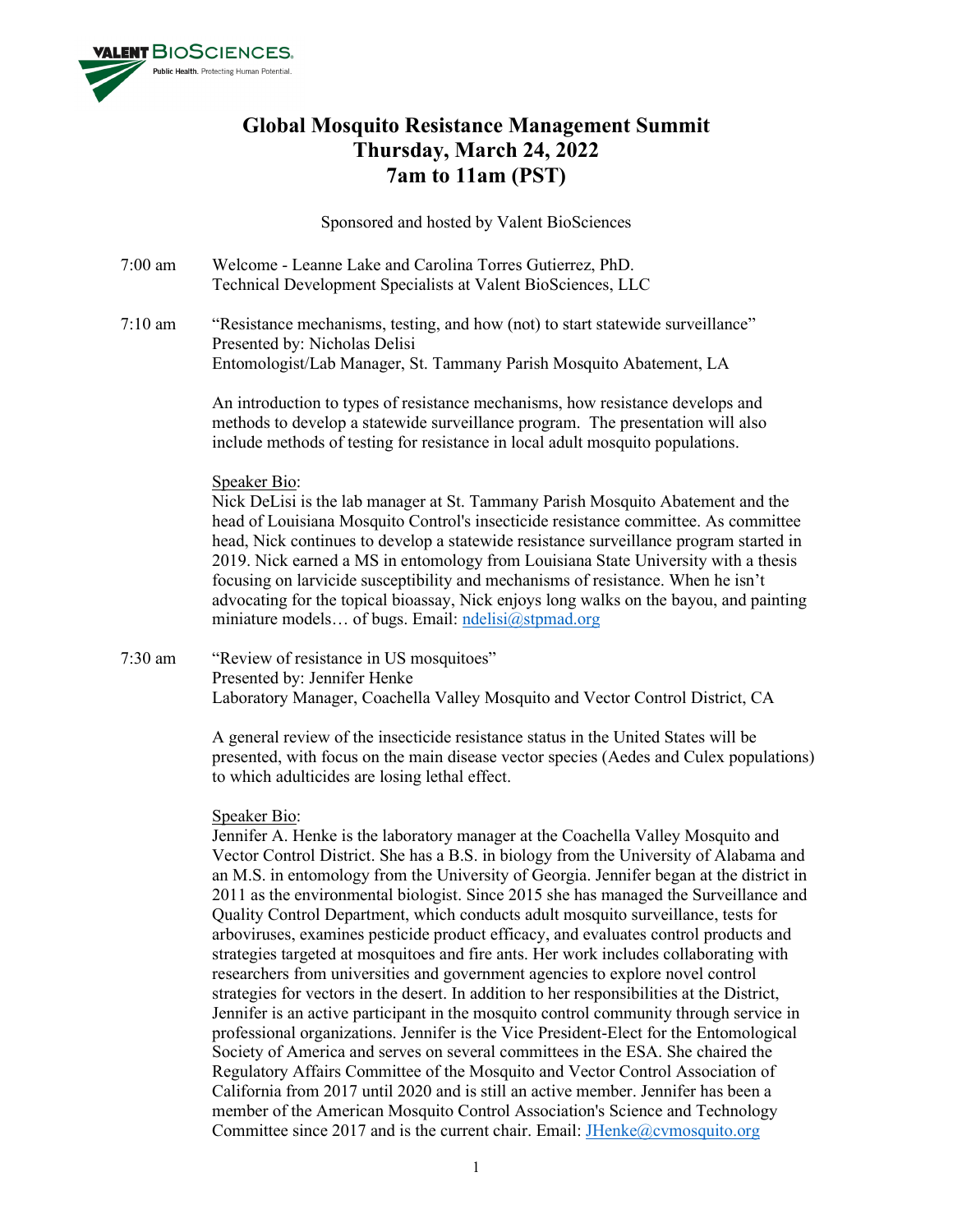7:50 am "Molecular drivers of insecticide resistance in malaria vectors" Presented by: Charles S. Wondji Welcome Trust Senior Research Fellow, Vector Biology Department, Liverpool School of Tropical Medicine Executive Director, Centre of Research in Infectious Diseases (CRID), LSTM Research Unit

> Malaria control relies on insecticide-based interventions such as insecticide-treated nets or indoor residual spraying. However, increasing resistance to main insecticides in malaria vectors threatens the continued success of these tools. To maximize the effectiveness of insecticide-based interventions, it is crucial to elucidate the genetic basis of resistance and establish its impact on malaria control.

> Recent studies have revealed a complex genomic evolution of resistance in malaria vectors in Africa which is likely to impact the efficacy of control tools. Target site resistance mechanisms notably knockdown resistance (kdr) markers are spreading extensively in *Anopheles gambiae* populations. There are extensive reports of metabolic resistance to insecticides in major malaria vectors such as *An. gambiae* and *An. funestus* with evidence that it is reducing the efficacy of pyrethroid-based interventions. Transcriptomic and genomic analyses have revealed that cytochrome P450 gene are playing a major role beside other genes including glutathione S-transferases. Whole genome sequencing has detected selective sweep footprints in mosquito populations associated with scale up of insecticide-treated nets. Furthermore, a complex evolution of metabolic resistance has selected evolutionary features including copy number variation (CNV) and structural variations. Moreover, DNA-based markers of metabolic resistance are being detected including in *An. funestus* and *An. gambiae*. These DNAbased markers are allowing to assess the resistance impact on the efficacy of insecticide-treated nets using experimental hut trials. Additionally, resistance impact is now evaluated on epidemiological parameters such as fitness cost and malaria transmission. Improvement in our understanding of molecular basis of resistance will undoubtedly implement suitable control interventions while improving resistance management strategies across Africa.

## Speaker Bio:

Charles Wondji is a professor of vector biology and genetics at the Liverpool School of Tropical medicine (LSTM) and Executive Director of the Centre for Research in Infectious Diseases (CRID) in Cameroon. His research aims at understanding the genetic basis of insecticide resistance in mosquitos' vectors of malaria or arboviruses by detecting molecular resistance markers using genomic/genetic tools and designing suitable molecular assays to track resistance in field populations to assess its impact on control interventions in Africa. He is sponsor of several research fellows across Africa (Welcome Trust, DELTA, PIIVEC). He is member of several research consortiums, of the WHO prequalification team (vector control) and of the external Scientific Advisory committee of IVCC. Email: Charles. Wondji@lstmed.ac.uk

8:10 am Break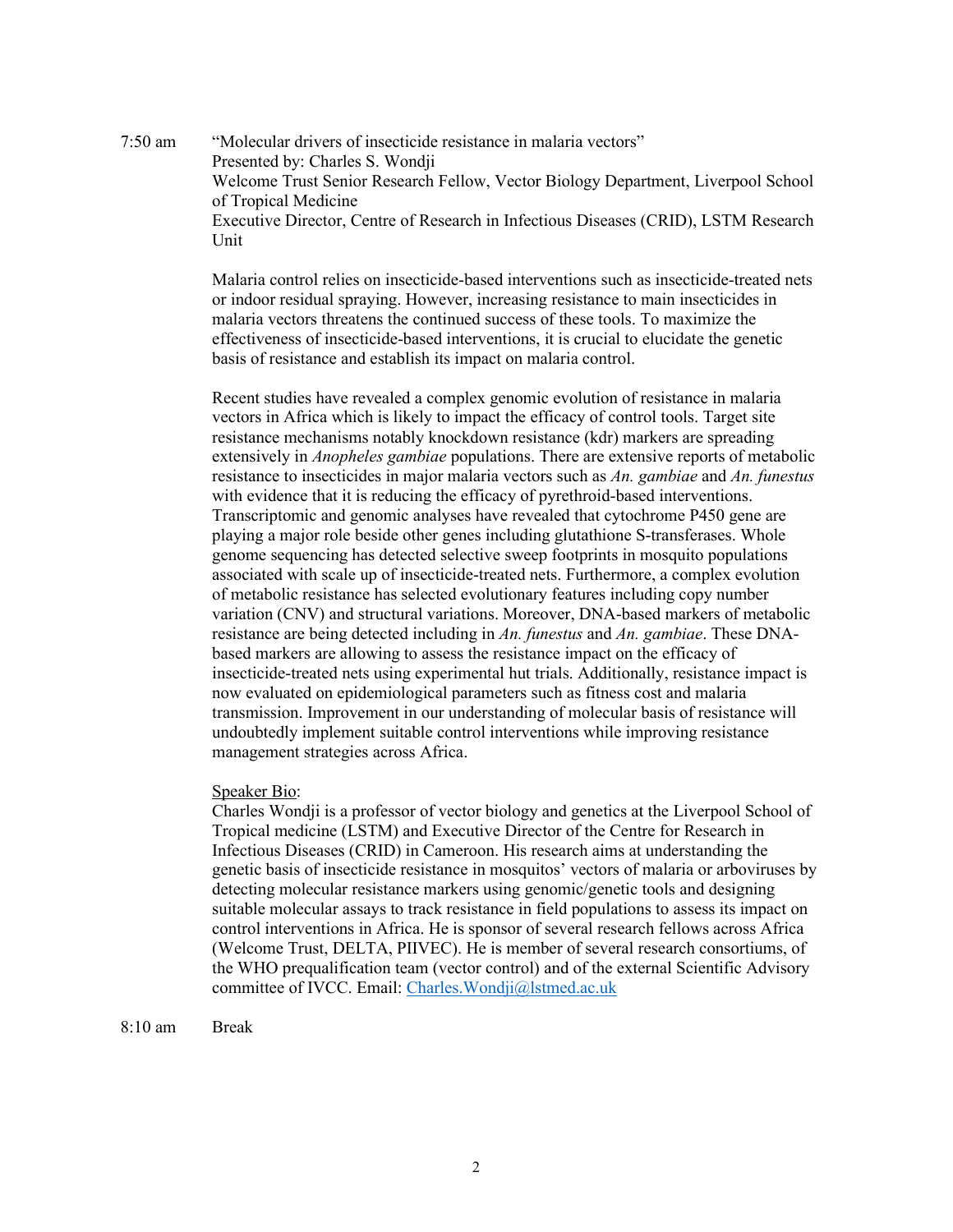8:20 am "Surveillance of insecticide resistance and operational research with *Aedes aegypti* in Mexico: the experience from Yucatan" Presented by: Gabriela González Olvera, PhD. Collaborative Unit for Entomological Bioassays, University of Yucatan, Mexico.

Description of operational research to control *Aedes aegypti* in Yucatan.

## Speaker Bio:

My professional interests include the characterization and understanding of insecticide resistance of disease vectors and the evaluation of vector control interventions, with emphasis on Aedes aegypti. I am responsible of the Laboratory for Entomological Bioassays and Insecticide Resistance Monitoring of the Collaborative Unit of Entomological Bioassays (UCBE-UADY) from the Autonomous University of Yucatan, currently under the process of Good Laboratory Practices (GLP) certification by the World Health Organization. UCBE-UADY is also the Unit of Bioassays of Yucatan (UIEB-Yucatán) through a cooperative agreement with the Ministry of Health of Yucatan, with support from the Ministry of Health of Mexico (CENAPRECE). At UCBE-UADY we regularly perform insecticide susceptibility bioassays and evaluate traditional/innovative insecticide molecules/formulations/delivery methods under laboratory, semi-field (experimental huts/houses) and field conditions to support the integrated Management of *Aedes aegypti*. Email: gabygzzo@gmail.com

8:40 am "Susceptibility Status of Insecticides Used for Mosquito Control in Asia" Presented by: Dr. Nazni Wasi Ahmad Ministry of Health Malaysia

> An explanation of the status of insecticide resistance in mosquito control throughout Asia.

## Speaker Bio:

Dr. Nazni Wasi Ahmad is a Senior Research Officer in the Ministry of Health. She started her career as a researcher in the Medical Entomology Unit, Institute for Medical Research (IMR), Malaysia. Her works in insecticide resistance against houseflies and mosquitoes, led her to develop the Rapid Insecticide Resistance Test Kit which is used in operational vector control programs. Nazni also has her skills in forensic entomology, and she developed the maggot debridement therapy which is used in modality for wound therapy in Malaysia. Currently she is involved in dengue research where she is the principal investigator for replacement strategy with Wolbachia infected Aedes, Sterile Insect Technique and autodissemination traps. To date, she has published 150 papers in local and international peer-reviewed journals and presented more than 230 papers in scientific meetings locally and internationally. She has 11 patents with several countries.

9:00 am "Life after insecticide resistance was detected" Presented by: Dina M. Fonseca Rutgers University Center for Vector Biology, New Jersey, USA Presentation

> Insecticide resistance (IR) in mosquitoes happens. I will provide an overview of case studies of IR to discuss what is known about the causes and prevalence of IR in US mosquitoes, especially in the NE US, and its operational impact especially known or predicted effects on public health. My aim is to create a framework for collaborative studies to address IR in NJ mosquitoes.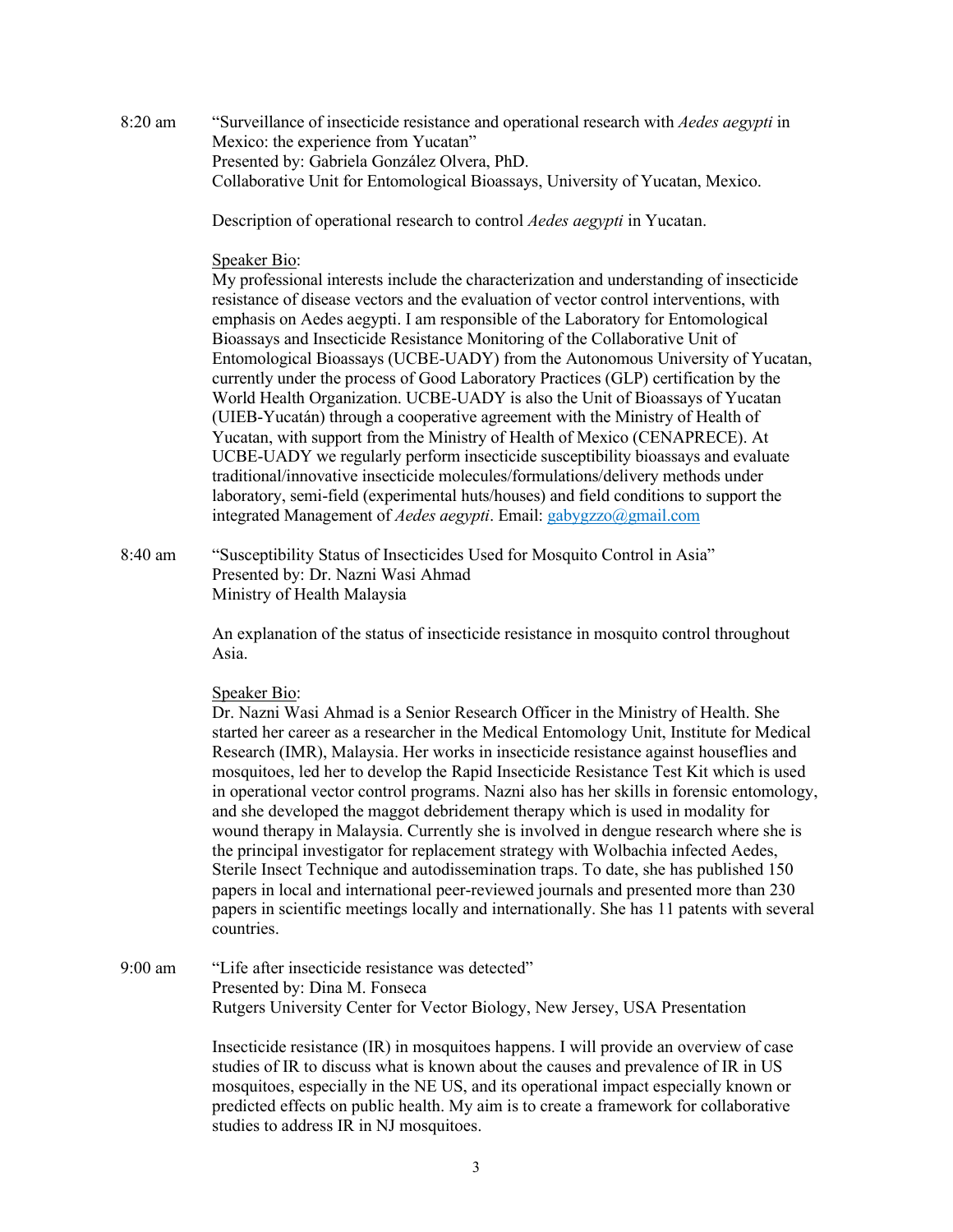#### Speaker Bio:

Tenured professor in the department of Entomology at Rutgers University School of Environmental and Biological Sciences and a member of the graduate programs in Entomology, Ecology and Evolution, Microbiology - [https://fonseca-lab.com.](https://urldefense.com/v3/__https:/fonseca-lab.com/__;!!BljAD5N0OmfQxSE!sb4wBMbhEDh3cdvvOr-RLoghvkN3uRU3mB4uwphJ3t2kAKnY-HbnU5g31KnhZqURT2zF8TSe$) Director of the Rutgers Center for Vector Biology - [https://vectorbio.rutgers.edu,](https://urldefense.com/v3/__https:/vectorbio.rutgers.edu/__;!!BljAD5N0OmfQxSE!sb4wBMbhEDh3cdvvOr-RLoghvkN3uRU3mB4uwphJ3t2kAKnY-HbnU5g31KnhZqURT6UfggJZ$) a program that provides accreditation, continuing education and broadly supports the extended Mosquito Control community. 26 years of experience in Medical and Veterinary Entomology. Recent focus as a member of the CDC funded Northeast Center of Excellence in Vector Borne Diseases, NEVBD [https://www.neregionalvectorcenter.com,](https://urldefense.com/v3/__https:/www.neregionalvectorcenter.com/__;!!BljAD5N0OmfQxSE!sb4wBMbhEDh3cdvvOr-RLoghvkN3uRU3mB4uwphJ3t2kAKnY-HbnU5g31KnhZqURT7HMcP37$) on the development and field-testing of enhanced approaches to detect, prevent and manage the spread of insecticide resistance. Founding member of the Worldwide Insecticide resistance Network - [https://win](https://urldefense.com/v3/__https:/win-network.ird.fr/__;!!BljAD5N0OmfQxSE!sb4wBMbhEDh3cdvvOr-RLoghvkN3uRU3mB4uwphJ3t2kAKnY-HbnU5g31KnhZqURT2pIgVcN$)[network.ird.fr.](https://urldefense.com/v3/__https:/win-network.ird.fr/__;!!BljAD5N0OmfQxSE!sb4wBMbhEDh3cdvvOr-RLoghvkN3uRU3mB4uwphJ3t2kAKnY-HbnU5g31KnhZqURT2pIgVcN$) Has published ~100 peer-reviewed articles related to mosquitoes and ticks and an additional 20 peer-reviewed articles on other entomological and ecological fields. h-index = 45;  $\sim$ 7200 citations. Email: [dina.fonseca@rutgers.edu](mailto:dina.fonseca@rutgers.edu)

9:20 am Break

9:30 am "If every problem is unique, can the answer be the same?" Presented by: Janet McAllister, PhD Medical Entomologist, Arboviral Diseases Branch of the Division of Vector-Borne Diseases

> Insecticide resistance (IR) was discovered shortly after the first synthetic chemicals were developed necessitating the need for management of IR. Three theories were developed to accomplish IR management that have not changed much in the interceding 75 years. How these theories fit into modern vector control programs given the current environment of treatment limitations will be discussed. Filling in gaps in our knowledge and strategies or questions to guide actions requires testing for IR and following through with evaluation of how local populations change in response to control changes.

#### Speaker Bio:

Janet McAllister is a Board-Certified Medical Entomologist. She received her undergraduate and master's degrees from LSU. Her PhD in Entomology is from the University of Arkansas. She currently works at the Centers of Disease Control in Ft. Collins CO where she is a Research Entomologist with the Division of Vector-Borne Infectious Diseases. Dr. McAllister conducts field and laboratory research on vector control and insecticide resistance in important vectors of arboviruses. Current projects focus on evaluating how larvicide applications using trucks and aircraft effect populations of mosquitoes that use small containers in the urban environment. In addition, Dr. McAllister serves as the subject matter expert and point of contact for vector control after disasters, deploying to Louisiana, Texas and US Virgin Islands in response to Hurricanes Katrina, Harvey and Maria. Dr. McAllister also served as vector control team lead for the CDC Zika virus response and numerous West Nile Virus outbreaks. Dr. McAllister is active in the American Mosquito Control Association and Entomological Society of America. She has served as the President of the American Mosquito Control Association, West Central Mosquito and Vector Control Association, and Louisiana Mosquito Control Association. Email:  $\frac{\partial \phi}{\partial c}$  Eq. 200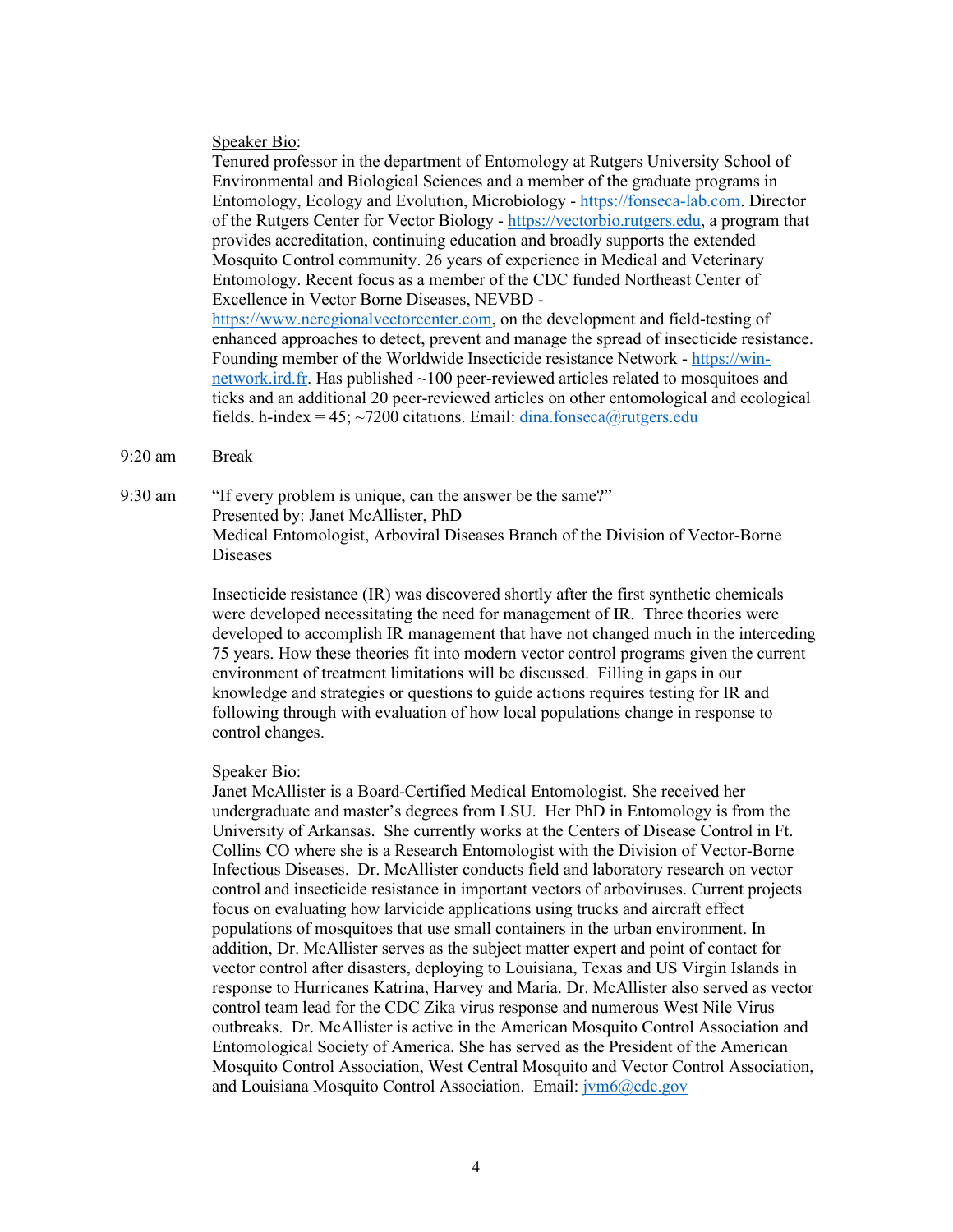9:50 am "Transient tolerance to pyrethroids in gravid mosquitoes: Implications for viral transmission and ULV control" Presented by: Mark Clifton, PhD Northshore Mosquito Abatement District, IL

> Mosquito tolerance to pesticides is a complex multi-layered phenomenon with genetic, molecular, metabolic, physiological, and even physical mechanisms working together to produce a "resistant" phenotype. Vector *Culex pipiens* mosquitoes in the Chicago, Illinois region routinely demonstrate high levels of tolerance to pyrethroid control materials. Surveys utilizing the CDC bottle Bioassay were conducted in 2018, 2019 and 2020 and demonstrated geographically and temporally widespread resistance to sumithrin, permethrin and to a lesser extent, malathion. Operational field trials in 2020 with natural *Culex* spp. mosquito populations and caged field trials in 2021, further corroborated a lack of susceptibility to ground based ULV methodologies. These studies also demonstrated a unique pattern of tolerance to pyrethroid materials based on the gonotrophic state of vector mosquitoes. The various components of pesticide tolerance observed have important implications for viral transmission and operational methods of ULV-based mosquito control.

## Speaker Bio:

Mark Clifton is the Executive Director of the North Shore Mosquito Abatement District outside of Chicago, Illinois. He earned his B.S. in Biology from Eastern Connecticut State University and his Ph.D. from Florida International University where he studied the reproductive endocrinology of the yellow fever mosquito *Aedes aegypti*. Currently, Mark serves as the North Central Regional Director for the American Mosquito Control Association. Email: [mclifton@nsmad.com](mailto:mclifton@nsmad.com)

10:10 am "Insecticide resistance status and management in Collier County, Florida" Presented by: Keira Lucas, PhD Deputy Executive Director, Collier Mosquito Control District, FL

> The Collier Mosquito Control District historically performed mosquito control through aerial application of organophosphate-based adulticides. In 2018, the District dramatically increased usage of pyrethroid-based adulticides and, at the same time, identified pyrethroid resistance in two disease vector species, *Aedes aegypti* and *Culex quinquefasciatus*. The District also began to see resistance and developing resistance to the organophosphate, naled, in *Aedes aegypti*. This new knowledge represented a challenge for reducing disease vector populations and while reducing organophosphatebased adulticide usage in the District. This presentation covers the insecticide resistance status of Collier's disease vector species, identification of *kdr* and metabolic resistance and the integrated management tools used to combat resistance in Collier County Florida.

#### Speaker Bio:

Bio: Keira Lucas is the Deputy Executive Director at the Collier Mosquito Control District headquartered in Naples FL. Dr. Lucas earned her B.S. in Molecular, Cellular and Developmental Biology at California State University, Fresno, and her Ph.D. in Genetics, Genomics and Bioinformatics at University of California, Riverside. Her dissertation research focused on the molecular and hormonal regulators of mosquito reproduction for species-specific mosquito control. Dr. Lucas is active in the American Mosquito Control Association and Florida Mosquito Control Association. She currently serves as Subject Editor for Pesticide Efficacy/Evaluation for the Journal of the American